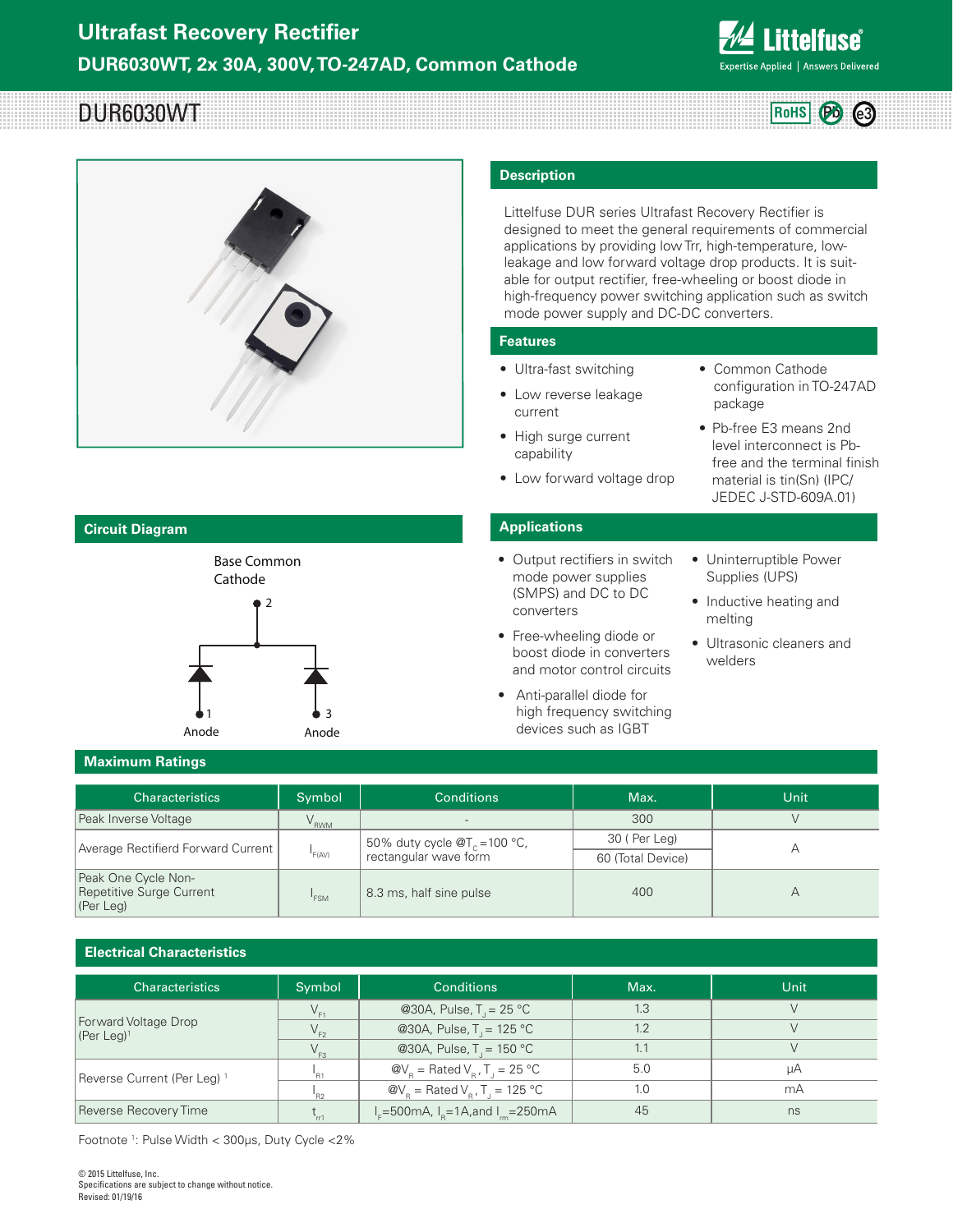| <b>Thermal-Mechanical Specifications</b> |  |
|------------------------------------------|--|
|------------------------------------------|--|

8888888888888888

| <b>Characteristics</b>                                | Symbol           | <b>Conditions</b>        | Specification   | <b>Unit</b>  |
|-------------------------------------------------------|------------------|--------------------------|-----------------|--------------|
| Junction Temperature                                  |                  | $\overline{\phantom{a}}$ | $-55$ to $+150$ | $^{\circ}$ C |
| Storage Temperature                                   | sta              |                          | $-55$ to $+150$ | $^{\circ}$ C |
| <b>Typical Thermal</b><br>Resistance Junction to Case | $R_{\text{euc}}$ | DC operation             | 2.0             | °C/W         |
| Approximate Weight                                    | wt               | $\overline{\phantom{a}}$ | 6.28            |              |
| Case Style                                            |                  | <b>TO-247AD</b>          |                 |              |

### **Figure 1: Typical Forward Characteristics Figure 2: Typical Reverse Characteristics**



#### **Figure 3: Typical Junction Capacitance**





#### **Part Numbering and Marking System**



## Where XXXXX is YYWWL

- DUR = Device Type
- 60 = Forward Current (60A)<br>30 = Reverse Voltage (300V

- 30 = Reverse Voltage (300V)<br>WT = Configuration WT = Configuration<br>LF = Littelfuse
- LF = Littelfuse<br>YY = Year
- YY = Year<br>WW = Weel
	- = Week
- L = Lot Number